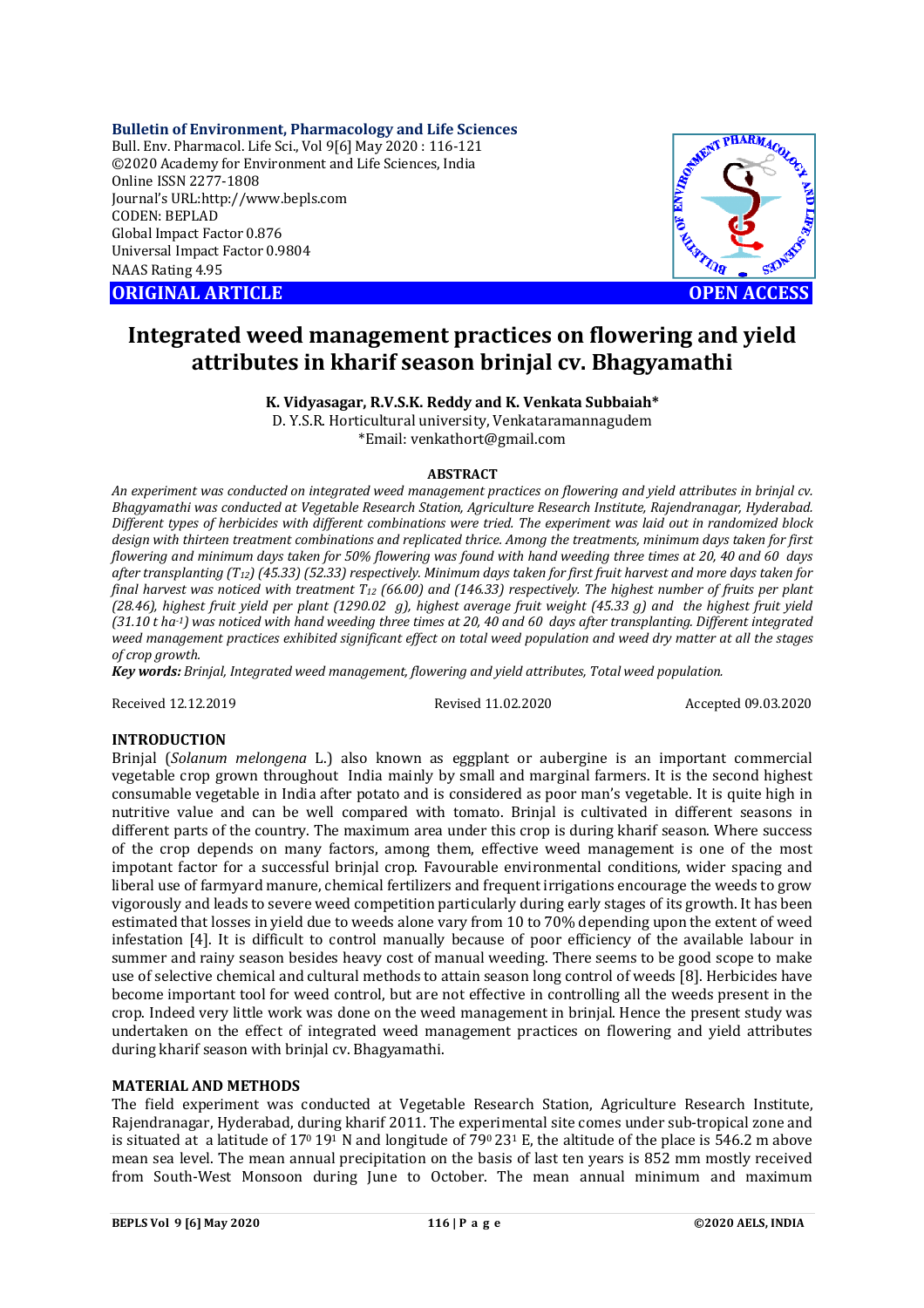#### **Vidyasagar** *et al*

temperatures are 20.2 °C and 32.6 °C respectively. The humidity ranged from 44.5 per cent in summer to 79.4 per cent in rainy season. Hyderabad thus has hot dry summer and moderate cold winter.

Thirty days old seedlings were transplanted in the main field at a spacing of 60 cm  $\times$  50 cm. Different herbicides with thirteen treatment combinations *viz.*, T<sub>1</sub>- Pendimethalin C.S as pre-emergence @ 0.70 kg a.i ha<sup>-1</sup> + one hand weeding at 45 DAT,  $T_2$ - Oxadiargyl as pre-emergence @ 90 g a.i ha<sup>-1</sup> + one hand weeding at 45 DAT, T<sub>3</sub>- Oxyfluorfen as pre-emergence  $\omega$  0.15 kg a.i ha<sup>-1</sup> + one hand weeding at 45 DAT,  $T_4$ -Pendimethalin C.S as pre-emergence @ 0.70 kg a.i ha<sup>-1</sup> followed by quizalofop ethyl @ 50 g a.i ha<sup>-1</sup> at 15 to 20 DAT, T<sub>5</sub>- Oxadiargyl as pre-emergence @ 90 g a.i ha<sup>-1</sup> followed by quizalofop ethyl @ 50 g a.i ha<sup>-1</sup> at 15 to 20 DAT,  $T_6$ -Oxyfluorfen as pre-emergence @ 0.15 kg a.i ha<sup>-1</sup> followed by quizalofop ethyl @ 50 g a.i ha<sup>-1</sup> at 15 to 20 DAT, T<sub>7</sub>- Pendimethalin C.S as pre-emergence @ 0.70 kg a.i ha<sup>-1</sup> followed by propaquiza fop @ 62.5 g a.i ha<sup>-1</sup> at 15 to 20 DAT, T<sub>8</sub>-Oxadiargyl as pre-emergence @ 90 g a.i ha<sup>-1</sup> followed by propaquiza fop @ 62.5 g a.i ha<sup>-1</sup> at 15 to 20 DAT, T<sub>9</sub>- Oxyfluorfen as pre emergence @ 0.15 kg a.i ha<sup>-1</sup> followed by propaquiza fop @ 62.5 g a.i ha<sup>-1</sup> at 15 to 20 DAT,  $T_{10}$ - Glyphosate @ 1.5 kg a.i ha<sup>-1</sup>directed spray at 25 and 50 DAT,  $T_{11}$ - Inter cultivation at 25 and 50 DAT,  $T_{12}$ -Hand weeding three times at 20, 40 and 60 DAT and T13- Control were tried and replicated thrice.

The required amount of herbicides for the experimentation was calculated by using the following formula.

 RA Commercial herbicide = -------------x 100  $\overline{C}$ 

Here, R = Recommended dose of herbicide per hectare

A = Area (hectares)

C = Concentration of herbicide

Thus calculated amount of herbicide was sprayed to each treatmental plot using knapsack sprayer with a spray volume of 600 litre of water per hectare. The quantity of herbicide per plot  $(4.2 \text{ m} \times 4 \text{ m})$  was calculated by using the above formula and dissolved in water and spread over an area of  $16.8 \text{ m}^2$ according to different treatments by using knapsack sprayer with flat pan nozzle.

Total weed population, dry weight of the weed, the number of days taken to first flowering, 50 per cent flowering from transplanting date from each plot, The days taken to attaining marketable size of brinjal fruits in each plot was noted from transplanting to last fruit harvest. Average fruit number per plant was taken as the total number of fruits in each treatment divided by the total plants in each treatment. Average fruit weight was taken as total weight of the fruits in each treatment divided by total number of plants in each treatment. Weight of fresh fruits of all observational plants were measured by using the weighing balance immediately after harvesting of the fruits and an average was recorded in grams (g). The marketable yield of brinjal fruits per net plot from each treatment was recorded and expressed in kilograms (kg). The marketable yield per hectare of brinjal fruits was computed and recorded accordingly in tonnes per hectare. Fisher's method of analysis of variance was applied for the analysis and interpretation of data as given by Panse and Sukhatme [7]. The level of significance used in 'F' and 't' test was 0.05. Critical difference values were calculated wherever 'F' test was significant.

# **RESULTS AND DISCUSSION**

Different integrated weed management practices exhibited significant effect on total weed population and weed dry matter at all the stages of crop growth (Table 1). Among all the treatments, pendimethalin C.S as pre-emergence  $\omega$ 0.70 kg a.i ha<sup>-1</sup> + one hand weeding at 45 DAT (T<sub>1</sub>) recorded the lowest weed population at all the stages of crop growth except 30 DAT. At 30 DAT, glyphosate @ 1.5 kg a.i ha-1 directed spray 25 and 50 DAT (T10) recorded the lowest weed density. Similar results were reported by Sukhadia *et al.,* [10] and Pandey *et al.* [6]. With respect to weed dry matter, among all the treatments, hand weeding three times at 20, 40 and 60 DAT recorded lowest dry weight of weeds at all the stages of crop growth except at 30 and 60 days after trans planting (Table 2). The lower weed dry weight in integrated weed management practices may be due to the less number of weeds, rapid depletion of carbohydrate reserves of weeds through rapid respiration and may be reduced photosynthetic activity**.** Similar results were recorded by Karle *et al.,* [3] and Sha and Karuppaiah [9], Dakshinadas, [1] and Hilli and Santkemann, [2]. Among the treatments, less number of days taken for first flowering was found with hand weeding three times at 20, 40 and 60 DAT  $(T_{12})$  (45.33) followed by inter cultivation at 25 and 50 DAT  $(T_{11})$  (46.33). whereas maximum days were taken for first flowering in glyphosate  $\omega$  1.5 kg a.i ha<sup>-1</sup> directed spray at 25 and 50 DAT (T<sub>10</sub>) and control (T<sub>13</sub>) (56.33), whereas, days taken for fifty per cent flowering recorded significant results (Table 3). Minimum days taken for 50 per cent flowering was noticed in hand weeding three times at 20, 40 and 60 DAT  $(T_{12})$  (52.33) and inter cultivation at 25 and 50 DAT  $(T_{11})$  (52.33), whereas maximum days taken for 50 per cent flowering was in control  $(T_{13})$  (62.33).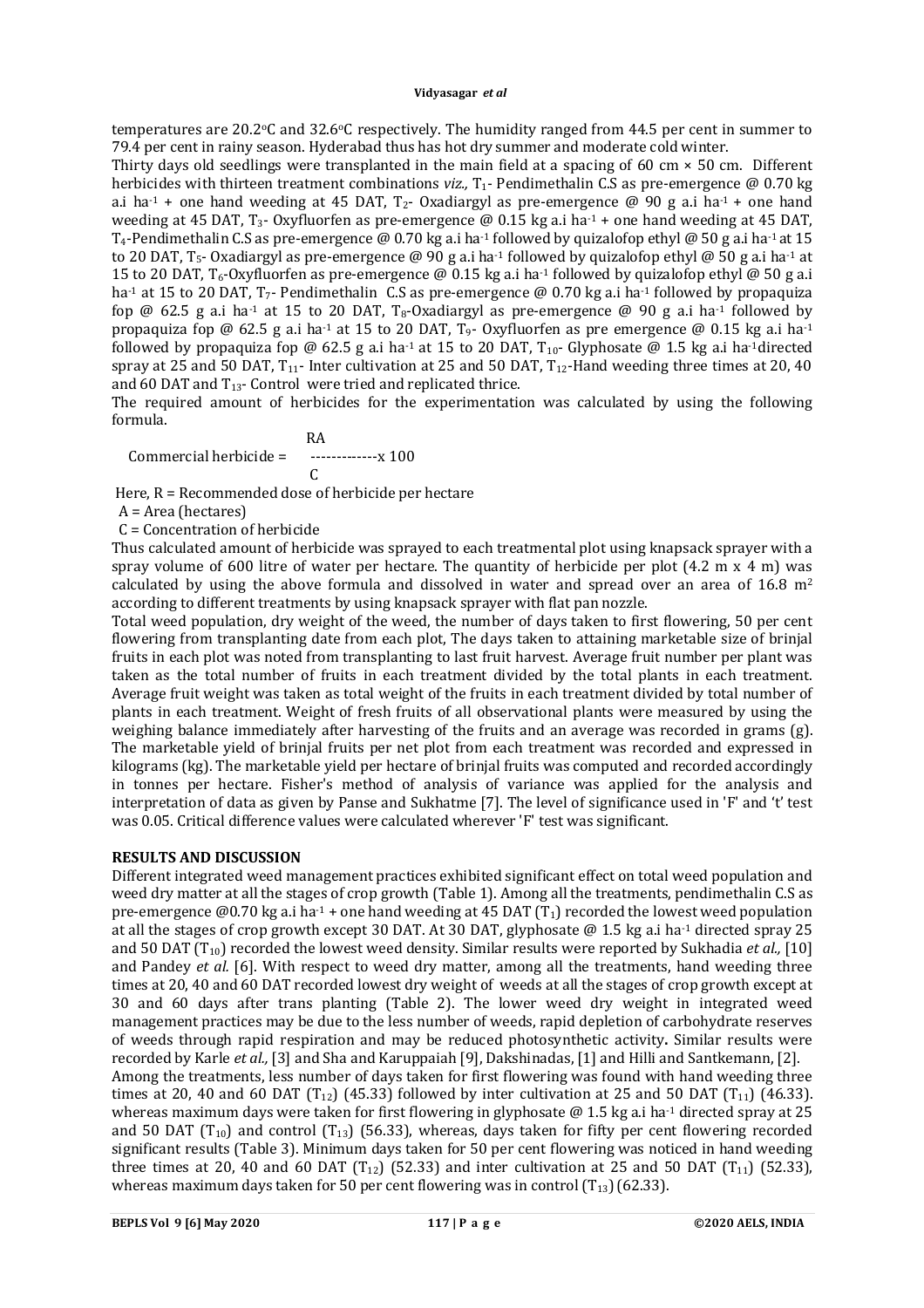#### **Vidyasagar** *et al*

Among all the treatments, significantly minimum days taken for first fruit harvest was with hand weeding three times at 20, 40 and 60 DAT ( $T_{12}$ ) (66.00), whereas significantly maximum days taken for first fruit harvest was control  $(T_{13})$  (76.33).

significantly more number of days taken for last fruit harvesting was recorded in hand weeding three times at 20, 40 and 60 DAT  $(T_{12})$  (146.33). with respect to yield attributes, significantly the highest number of fruits per plant were recorded in hand weeding three times at 20, 40 and 60 DAT  $(T_{12})$ (28.46), The lowest number of fruits were recorded in control  $(T_{13})$  (21.69). Among all the treatments, significantly highest fruit yield per plant was recorded in hand weeding three times at 20, 40 and 60 DAT  $(T_{12})$  (1290.02 g plant<sup>-1</sup>), whereas the lowest fruit yield per plant was recorded in glyphosate @ 1.5 kg a.i ha<sup>-1</sup> directed spray at 25 and 50 DAT (T<sub>10</sub>), (591.0 g plant<sup>-1</sup>) which was on par with control (T<sub>13</sub>) (614.43 g plant-1).

The highest average fruit weight was recorded in hand weeding three times at 20, 40 and 60 DAT ( $T_{12}$ ), (45.33 g fruit<sup>1</sup>) and the lowest average fruit weight was recorded in glyphosate @ 1.5 kg a.i ha<sup>-1</sup> directed spray at 25 and 50 DAT  $(T_{10})$  (26.33) followed by control  $(T_{13})$  (28.33 g fruit<sup>-1</sup>) (Table 4).

Days taken for first flowering, days taken for 50 per cent flowering, yield attributes (number of fruits per plant, average fruit weight, average fruit yield per plant) was recorded with hand weeding three times at 20, 40 and 60 DAT (T<sub>12</sub>), which might be due to the reason that faster vegetative growth due to reduction in weed population, availability of moisture and nutrients. It enhances the early reproductive phase thereby recording minimum period for flower initiation and 50 per cent flowering and early fruit set. Different integrated management practices has significant effect on yield characters of brinjal which might be due to the better weed control efficiency and lowest crop weed competition resulting in better availability of soil moisture, light, space and nutrients for optimum plant growth and fruit development, which in turn resulted in higher dry matter production per plant, more nutrient uptake and overall improvement in other yield contributing characters *viz.,* average weight of fruit, primary branches per plant, plant spread, etc. These results are in conformity with the findings of Sha and Karuppaiah [9], Reddy *et al.,* [8] Mekki *et al*.,[5].

| Table 1: Total weed density (number $m^2$ ) at different days after transplanting as influenced by |
|----------------------------------------------------------------------------------------------------|
| different weed management practices in brinjal.                                                    |

| <b>Treatments</b>                                                                                      |        | 60     | 90     | Final<br>harvest |
|--------------------------------------------------------------------------------------------------------|--------|--------|--------|------------------|
| <b>T</b> <sub>1</sub> . Pendimethalin C.S as pre-emergence $\omega$ 0.70 kg a.i ha <sup>-1</sup> + one | 24.99  | 6.65   | 14.65  | 20.99            |
| hand weeding at 45 DAT                                                                                 |        | (2.75) | (3.95) | (4.68)           |
| T <sub>2</sub> . Oxadiargyl as pre-emergence $@$ 90 g a.i ha <sup>-1</sup> + one hand                  | 24.99  | 7.99   | 15.99  | 22.32            |
| weeding at 45 DAT                                                                                      | (5.09) | (2.99) | (3.99) | (4.82)           |
| T <sub>3</sub> . Oxyflourfen pre-emergence $@$ 0.15 kg a.i ha <sup>-1</sup> + one hand                 | 24.65  | 7.98   | 13.98  | 21.99            |
| weeding at 45 DAT                                                                                      | (5.04) | (2.97) | (3.86) | (4.79)           |
| $T_4$ . Pendimethalin C.S as pre-emergence @ 0.70 kg a.i ha-1                                          |        | 23.99  | 30.32  | 35.32            |
| followed by quizalofop- ethyl @ 50 g a.i ha-1 at 15 to 20 DAT                                          |        | (4.90) | (5.52) | (5.98)           |
| $T_5$ . Oxadiargyl pre-emergence @ 90 g a.i ha <sup>-1</sup> followed by                               | 19.99  | 25.65  | 32.65  | 36.99            |
| quizalofop-ethyl @ 50 g a.i ha <sup>-1</sup> at 15 to 20 DAT                                           | (4.39) | (5.05) | (5.72) | (6.11)           |
| T <sub>6</sub> . Oxyfluorfen pre-emergence @ 0.15 kg a.i ha-1 followed by                              | 17.32  | 22.32  | 28.32  | 34.99            |
| quizalofop-ethyl @ 50 g a.i ha-1 at 15 to 20 DAT                                                       |        | (4.71) | (5.33) | (5.97)           |
| T <sub>7</sub> . Pendimethalin C.S as pre-emergence @ 0.70 kg a.i ha-1                                 | 20.32  | 25.32  | 31.32  | 37.32            |
| followed by propaquiza fop @ 62.5 g a.i ha-1 at 15 to 20 DAT                                           | (4.51) | (5.05) | (5.63) | (6.15)           |
| $T_8$ . Oxadiargyl pre-emergence @ 90 g a.i ha-1 followed by                                           | 18.99  | 23.99  | 30.32  | 36.98            |
| propaquiza fop @ 62.5 g a.i ha-1 at 15 to 20 DAT                                                       | (4.35) | (4.93) | (5.54) | (6.14)           |
| $T_9$ . Oxyfluorfen pre emergence @ 0.15 kg a.i ha <sup>-1</sup> followed by                           |        | 24.33  | 30.66  | 38.99            |
| propaquiza fop @ 62.5 g a.i ha-1 at 15 to 20 DAT                                                       |        | (4.96) | (5.56) | (6.30)           |
| $T_{10}$ . Glyphosate @ 1.5 kg a.i ha <sup>-1</sup> directed spray 25 and 50 DAT                       |        | 9.65   | 15.98  | 19.32            |
|                                                                                                        |        | (3.23) | (4.11) | (4.54)           |
| $T_{11}$ . Intercultivation at 25 and 50 DAT                                                           |        | 10.66  | 16.99  | 17.66            |
|                                                                                                        | (3.03) | (3.37) | (4.22) | (4.31)           |
| T <sub>12</sub> . Hand weeding three times at 20,40 and 60 DAT                                         |        | 9.99   | 12.00  | 16.32            |
|                                                                                                        |        | (3.30) | (3.46) | (4.16)           |
| $T_{13}$ . Control                                                                                     |        | 58.66  | 75.65  | 83.66            |
|                                                                                                        |        | (7.60) | (8.66) | (9.10)           |
| $S.Em \pm$                                                                                             | 0.49   | 0.46   | 0.39   | 0.34             |
| CD(5%)                                                                                                 | 1.45   | 1.36   | 1.14   | 1.01             |

Data transformed to square root transformation. Figures in parentheses are indicating original values. DAT-days after transplanting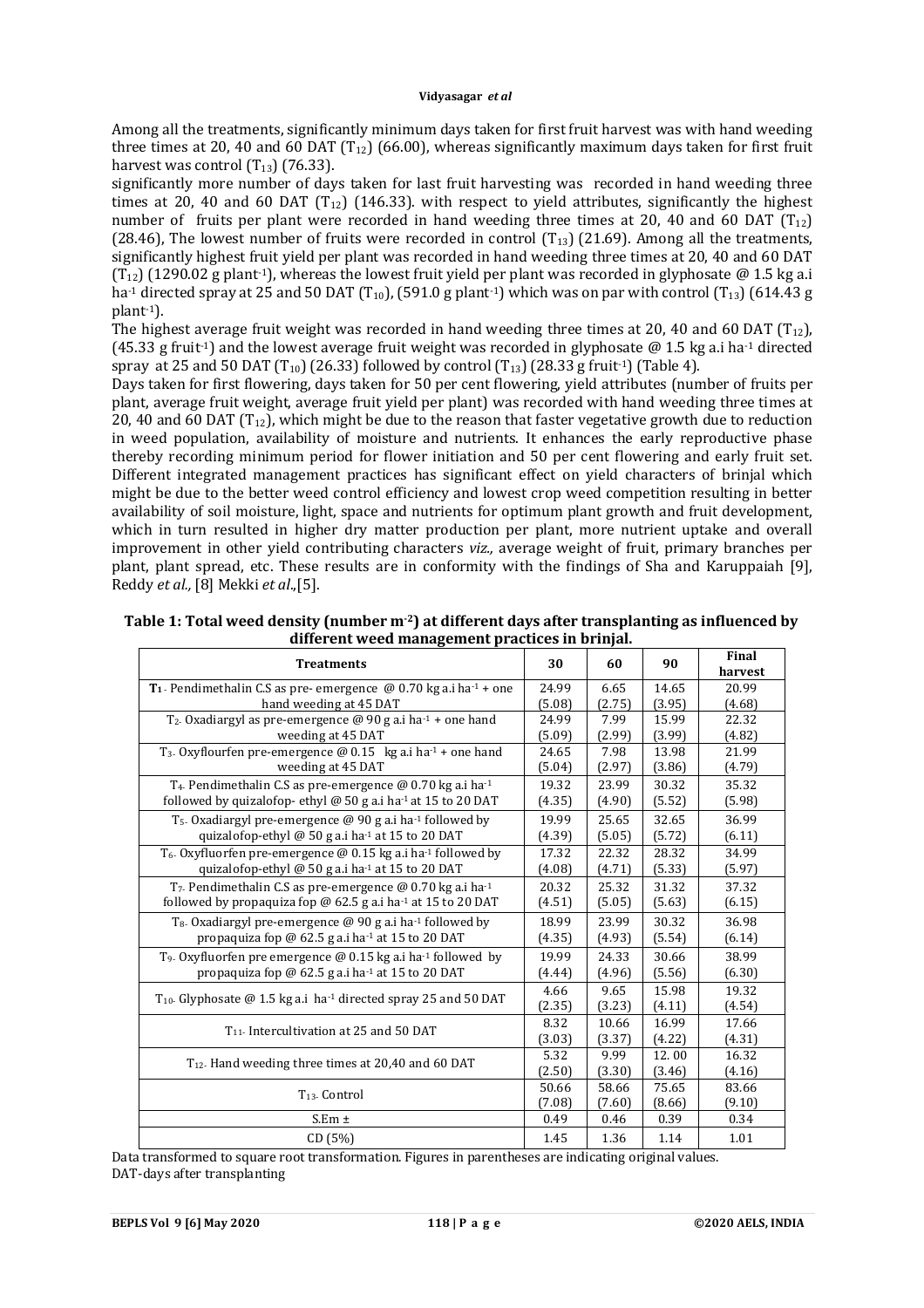| <b>Treatments</b>                                                                                     | 30     | 60     | 90      | <b>Final harvest</b> |
|-------------------------------------------------------------------------------------------------------|--------|--------|---------|----------------------|
| T <sub>1</sub> . Pendimethalin C.S as pre- emergence $@0.70$ kg a.i ha <sup>1</sup> + one             | 8.57   | 1.66   | 6.66    | 10.78                |
| hand weeding at 45 DAT                                                                                | (3.09) | (1.61) | (2.75)  | (3.42)               |
| $T_2$ . Oxadiargyl as pre-emergence @ 90 g a.i ha <sup>-1</sup> + one hand weeding                    | 8.76   | 2.73   | 7.08    | 11.06                |
| at 45 DAT                                                                                             | (3.12) | (1.91) | (2.83)  | (3.46)               |
| $T_3$ . Oxyflourfen pre-emergence @ 0.15 kg a.i ha <sup>-1</sup> + one hand                           | 8.64   | 2.67   | 7.10    | 11.20                |
| weeding at 45 DAT                                                                                     | (3.10) | (1.90) | (2.82)  | (3.48)               |
| T <sub>4</sub> . Pendimethalin C.S as pre-emergence $\omega$ 0.70 kg a.i ha <sup>-1</sup> followed by | 6.34   | 8.31   | 12.69   | 15.34                |
| quizalofop-ethyl @ 50 g a.i ha <sup>-1</sup> at 15 to 20 DAT                                          | (2.70) | (3.01) | (3.67)  | (4.03)               |
| $T_5$ . Oxadiargyl pre-emergence @ 90 g a.i ha <sup>-1</sup> followed by quizalofop-                  | 6.75   | 9.22   | 13.66   | 16.19                |
| ethyl @ 50 g a.i ha <sup>-1</sup> at 15 to 20 DAT                                                     | (2.78) | (3.15) | (3.80)  | (4.13)               |
| T <sub>6</sub> . Oxyfluorfen pre-emergence $\omega$ 0.15 kg a.i ha <sup>1</sup> followed by           | 5.34   | 7.36   | 12.27   | 16.4                 |
| quizalofop-ethyl @ 50 g a.i ha 1 at 15 to 20 DAT                                                      | (2.44) | (2.84) | (3.61)  | (4.16)               |
| $T_7$ . Pendimethalin C.S as pre-emergence @ 0.70 kg a.i ha <sup>-1</sup> followed by                 | 6.77   | 8.78   | 13.64   | 16.59                |
| propaquiza fop @ 62.5 g a.i ha $1$ at 15 to 20 DAT                                                    | (2.74) | (3.11) | (3.80)  | (4.18)               |
| $T_8$ . Oxadiargyl pre-emergence @ 90 g a.i ha <sup>-1</sup> followed by propaquiza                   | 6.46   | 8.50   | 12.12   | 16.37                |
| fop @ 62.5 g a.i ha <sup>-1</sup> at 15 to 20 DAT                                                     | (2.68) | (3.06) | (3.59)  | (4.14)               |
| T <sub>9</sub> . Oxyfluorfen pre emergence $\omega$ 0.15 kg a.i ha <sup>-1</sup> followed by          | 6.43   | 8.74   | 13.05   | 17.69                |
| propaquiza fop $\omega$ 62.5 g a.i ha <sup>-1</sup> at 15 to 20 DAT                                   |        | (3.12) | (3.74)  | (4.30)               |
| $T_{10}$ . Glyphosate @ 1.5 kg a.i ha <sup>1</sup> directed spray 25 and 50 DAT                       |        | 4.46   | 6.64    | 8.94                 |
|                                                                                                       |        | (2.32) | (2.76)  | (3.14)               |
| T <sub>11</sub> . Intercultivation at 25 and 50 DAT                                                   |        | 5.03   | 6.48    | 8.35                 |
|                                                                                                       |        | (2.44) | (2.73)  | (3.03)               |
| T <sub>12</sub> . Hand weeding three times at 20,40 and 60 DAT                                        |        | 3.92   | 5.30    | 7.1                  |
|                                                                                                       |        | (2.21) | (2.500) | (2.82)               |
|                                                                                                       |        | 23.65  | 27.99   | 35.32                |
| T <sub>13</sub> Control                                                                               | (3.80) | (4.80) | (5.28)  | (5.96)               |
| $S.Em \pm$                                                                                            | 0.20   | 0.26   | 0.19    | 0.14                 |
| CD (5%)                                                                                               | 0.59   | 0.78   | 0.58    | 0.43                 |

## **Table 2: Dry weight of the weed (g m-2) at different harvesting stages as influenced by different weed management practices in brinjal.**

Data transformed to square root transformation. Figures in parentheses are indicating original values. DAT-days after transplanting

**Table 3: Days taken for flowering and fruit harvest as influenced by different weed management** 

| practices in brinjal. |  |  |  |
|-----------------------|--|--|--|
|-----------------------|--|--|--|

| <b>Treatments</b>                                                                                                                                                 | Days taken<br>for first<br>flowering | Days taken for<br>50 % flowering | Days taken for<br>first fruit<br>harvest | Days taken for<br>last fruit<br>harvest |
|-------------------------------------------------------------------------------------------------------------------------------------------------------------------|--------------------------------------|----------------------------------|------------------------------------------|-----------------------------------------|
| T <sub>1</sub> . Pendimethalin C.S as pre-emergence $@0.70$ kg<br>a.i ha $-1$ + one hand weeding at 45 DAT                                                        | 46.66                                | 52.66                            | 66.66                                    | 142.66                                  |
| T <sub>2</sub> . Oxadiargyl as pre-emergence $\omega$ 90 g a.i ha <sup>-1</sup> +<br>one hand weeding at 45 DAT                                                   | 47.33                                | 53.33                            | 66.66                                    | 142.33                                  |
| T <sub>3</sub> . Oxyflourfen pre-emergence $@$ 0.15 kg a.i ha <sup>1</sup> +<br>one hand weeding at 45 DAT                                                        | 47.33                                | 53.66                            | 67.33                                    | 142.33                                  |
| T <sub>4</sub> . Pendimethalin C.S as pre-emergence @ 0.70 kg<br>a.i ha <sup>-1</sup> followed by quizalofop-ethyl @ 50 g a.i ha <sup>-1</sup><br>at 15 to 20 DAT | 49.66                                | 55.66                            | 67.66                                    | 140.33                                  |
| T <sub>5</sub> . Oxadiargyl pre-emergence @ 90 g a.i ha <sup>-1</sup><br>followed by quizalofop-ethyl $\omega$ 50 g a.i ha <sup>-1</sup> at 15 to<br>20 DAT       | 50.66                                | 56.66                            | 68.00                                    | 139.33                                  |
| T <sub>6</sub> . Oxyfluorfen pre-emergence @ 0.15 kg a.i ha <sup>-1</sup><br>followed by quizalofop-ethyl $\omega$ 50 g a.i ha <sup>-1</sup> at 15 to<br>20 DAT   | 51.33                                | 56.33                            | 68.66                                    | 140.66                                  |
| $T7$ . Pendimethalin C.S as pre-emergence @ 0.70 kg<br>a.i ha <sup>-1</sup> followed by propaquiza fop @ 62.5 g a.i ha <sup>-1</sup><br>at 15 to 20 DAT           | 51.66                                | 57.33                            | 68.00                                    | 141.66                                  |
| T <sub>8</sub> . Oxadiargyl pre-emergence @ 90 g a.i ha <sup>-1</sup><br>followed by propaguiza fop $\omega$ 62.5 g a.i ha <sup>-1</sup> at 15 to<br>20 DAT       | 51.33                                | 57.66                            | 67.33                                    | 140.33                                  |
| T <sub>9</sub> . Oxyfluorfen pre emergence @ 0.15 kg a.i ha <sup>-1</sup><br>followed by propaquiza fop @ 62.5 g a.i ha-1 at 15 to<br>20 DAT                      | 52.33                                | 58.66                            | 67.66                                    | 139.66                                  |
| $T_{10}$ . Glyphosate @ 1.5 kg a.i ha <sup>1</sup> directed spray 25<br>and 50 DAT                                                                                | 56.66                                | 62.00                            | 75.66                                    | 136.66                                  |
| T <sub>11</sub> . Intercultivation at 25 and 50 DAT                                                                                                               | 46.33                                | 52.33                            | 66.33                                    | 143.33                                  |
| T <sub>12</sub> . Hand weeding three times at 20,40 and 60 DAT                                                                                                    | 45.33                                | 52.33                            | 66.00                                    | 146.33                                  |
| T <sub>13</sub> Control                                                                                                                                           | 55.66                                | 62.33                            | 76.33                                    | 137.33                                  |
| $S.Em \pm$                                                                                                                                                        | 0.33                                 | 0.33                             | 0.30                                     | $0.44^{\circ}$                          |
| CD (5%)                                                                                                                                                           | 0.99                                 | 0.98                             | 0.89                                     | 1.29                                    |

DAT-days after transplanting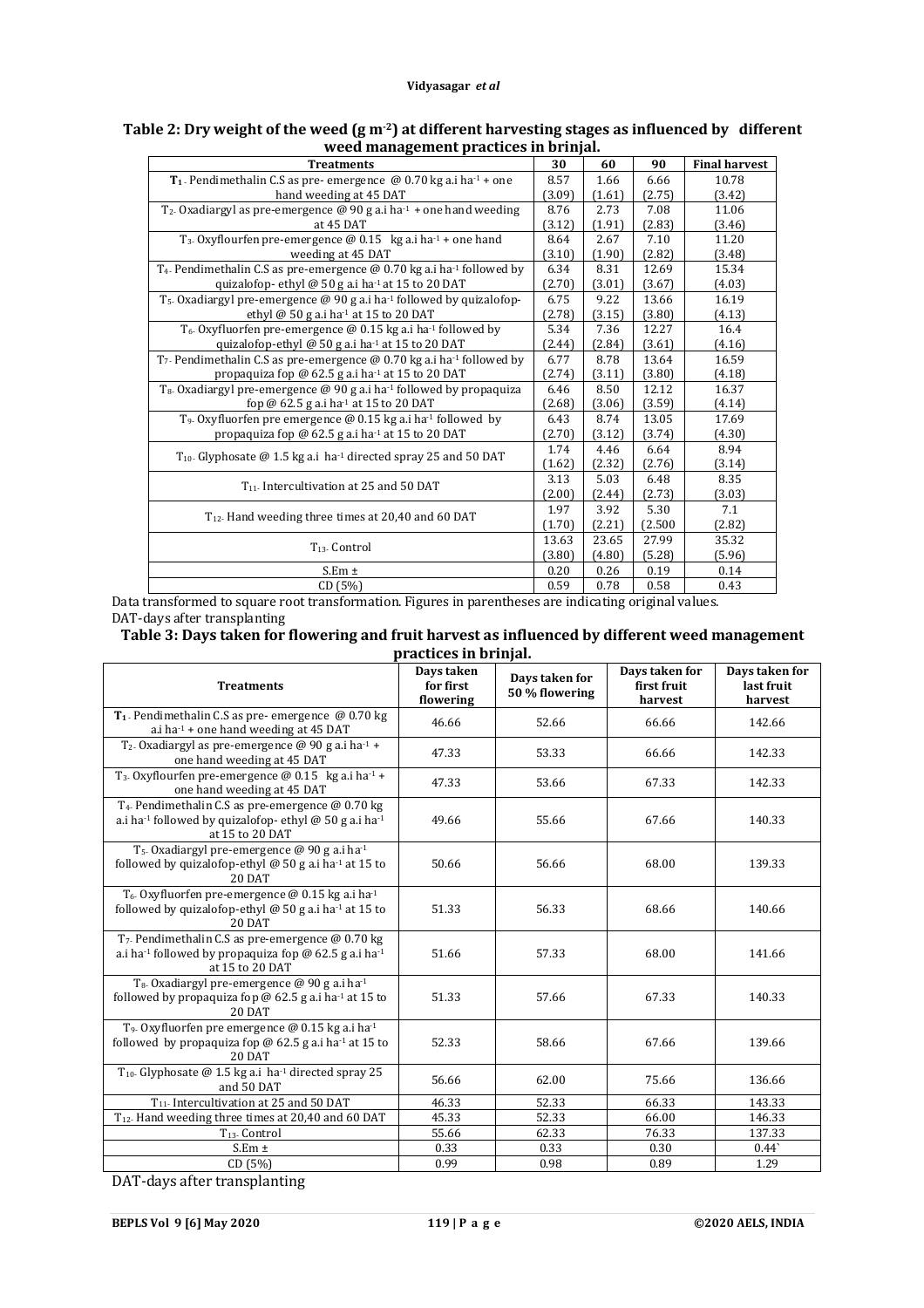#### **Vidyasagar** *et al*

| <b>Treatments</b>                                                                                                                                            | <b>No. of fruits</b><br>per plant | Fruit<br>yield<br>$(g$ plant-1) | Average fruit<br>weight (g) | Marketable<br><b>Fruit yield</b><br>$(t ha-1)$ |
|--------------------------------------------------------------------------------------------------------------------------------------------------------------|-----------------------------------|---------------------------------|-----------------------------|------------------------------------------------|
| T <sub>1</sub> . Pendimethalin C.S as pre-emergence $@$<br>$0.70$ kg a.i ha $-1$ + one hand weeding at 45<br><b>DAT</b>                                      | 27.07                             | 1154.18                         | 42.33                       | 27.95                                          |
| T <sub>2</sub> . Oxadiargyl as pre-emergence @ 90 g a.i<br>$ha-1$ + one hand weeding at 45 DAT                                                               | 27.05                             | 1118.80                         | 41.66                       | 27.58                                          |
| T <sub>3</sub> . Oxyflourfen pre-emergence @ 0.15 kg a.i<br>ha-1 + one hand weeding at 45 DAT                                                                | 26.70                             | 1112.37                         | 41.33                       | 27.51                                          |
| T <sub>4</sub> . Pendimethalin C.S as pre-emergence @<br>0.70 kg a.i ha-1 followed by quizalofop-ethyl<br>@ 50 g a.i ha-1 at 15 to 20 DAT                    | 22.20                             | 854.16                          | 38.60                       | 24.42                                          |
| T <sub>5</sub> . Oxadiargyl pre-emergence @ 90 g a.i ha-1<br>followed by quizalofop-ethyl $@$ 50 g a.i ha-1<br>at 15 to 20 DAT                               | 23.54                             | 850.00                          | 36.54                       | 24.28                                          |
| T <sub>6</sub> . Oxyfluorfen pre-emergence @ 0.15 kg a.i<br>ha-1 followed by quizalofop-ethyl @ 50 g a.i<br>ha-1 at 15 to 20 DAT                             | 22.34                             | 843.75                          | 35.78                       | 24.12                                          |
| T <sub>7</sub> . Pendimethalin C.S as pre-emergence @<br>0.70 kg a.i ha <sup>-1</sup> followed by propaquiza fop $\omega$<br>62.5 g a.i ha-1 at 15 to 20 DAT | 23.75                             | 822.91                          | 35.46                       | 23.50                                          |
| T <sub>8</sub> . Oxadiargyl pre-emergence @ 90 g a.i ha-1<br>followed by propaquiza fop @ 62.5 g a.i ha-1<br>at 15 to 20 DAT                                 | 20.30                             | 816.66                          | 35.70                       | 23.16                                          |
| T <sub>9</sub> . Oxyfluorfen pre emergence @ 0.15 kg a.i<br>ha-1 followed by propaquiza fop $\omega$ 62.5 g a.i<br>ha-1 at 15 to 20 DAT                      | 22.28                             | 809.37                          | 34.92                       | 23.36                                          |
| T <sub>10</sub> . Glyphosate @ 1.5 kg a.i ha-1 directed<br>spray 25 and 50 DAT                                                                               | 23.59                             | 591.00                          | 26.33                       | 9.72                                           |
| T <sub>11</sub> . Intercultivation at 25 and 50 DAT                                                                                                          | 27.12                             | 1148.52                         | 42.66                       | 28.92                                          |
| T <sub>12</sub> . Hand weeding three times at 20,40 and<br>60 DAT                                                                                            | 28.46                             | 1290.02                         | 45.33                       | 31.10                                          |
| $T_{13}$ . Control                                                                                                                                           | 21.69                             | 614.43                          | 28.33                       | 10.35                                          |
| $S.Em \pm$                                                                                                                                                   | 0.53                              | 7.11                            | 0.54                        | 0.17                                           |
| CD (5%)                                                                                                                                                      | 1.55                              | 20.86                           | 1.60                        | 0.52                                           |

### **Table 4: Yield parameters as influenced by different weed management practices in brinjal.**

## **CONCLUSION**

The present study revealed that the treatment, hand weeding three times at 20, 40 and 60 days after transplanting recorded significant results with respect to flowering (days taken for first and 50 per cent flowering), yield attributes (days taken for first and last fruit harvest, number of fruits per plant, fruit yield per plant, average fruit weight and marketable fruit yield) while comparing with rest of the treatments during kharif season in brinjal.

## **REFERENCES**

- 1. Dakshinadas, D.S.,(1962). Mode of action of plant growth regulator type weedicides Indian J.Agron., 6, 233-244.
- 2. Hilli, L.V. and Santlemann, P.V.,(1969). Comparative effect of annual weeds on Spanish peanut. Weed Sci., 17, 1-2.
- 3. Karle R L Jawale S M Dalavi N D Shaikh A A (2010) Effect of integrated weed management on yield of brinjal (*Solanum melongena* L.). Journal of Maharashtra Agricultural Universities. 35: 2, 321-322. 2.
- 4. Mani V S, Gautam K C and Chakrabority (1968). Losses in crop yield in India due to weed growth. PANS (C) 142: 141-58.
- 5. Mekki BB, Faida AA and Kowthar G (2010). Effect of weed control treatments on yield and seed quality of some Canola cultivars and associated weeds in newly reclaimed sandy soils. American-Eurasian J. Agri. & Env. Sci.7 (2): 202-09.
- 6. Pandey, R.P., Shukla, N. and Tiwari, J.P.,(1992). Efficacy of herbicidal weed control in onion Indian J. Weed Sci., 22,1992, 34-37.
- 7. Panse V G and sukhatme P V (1985). Statistical methods for agricultural workers. Indian council of agricultural research, New delhi.
- 8. Reddy C N, Reddy M D and Devi M P (2000) Efficiency of various herbicides on weed control and yield of brinjal. Indian J of Weed Sci. 32: 150-52.